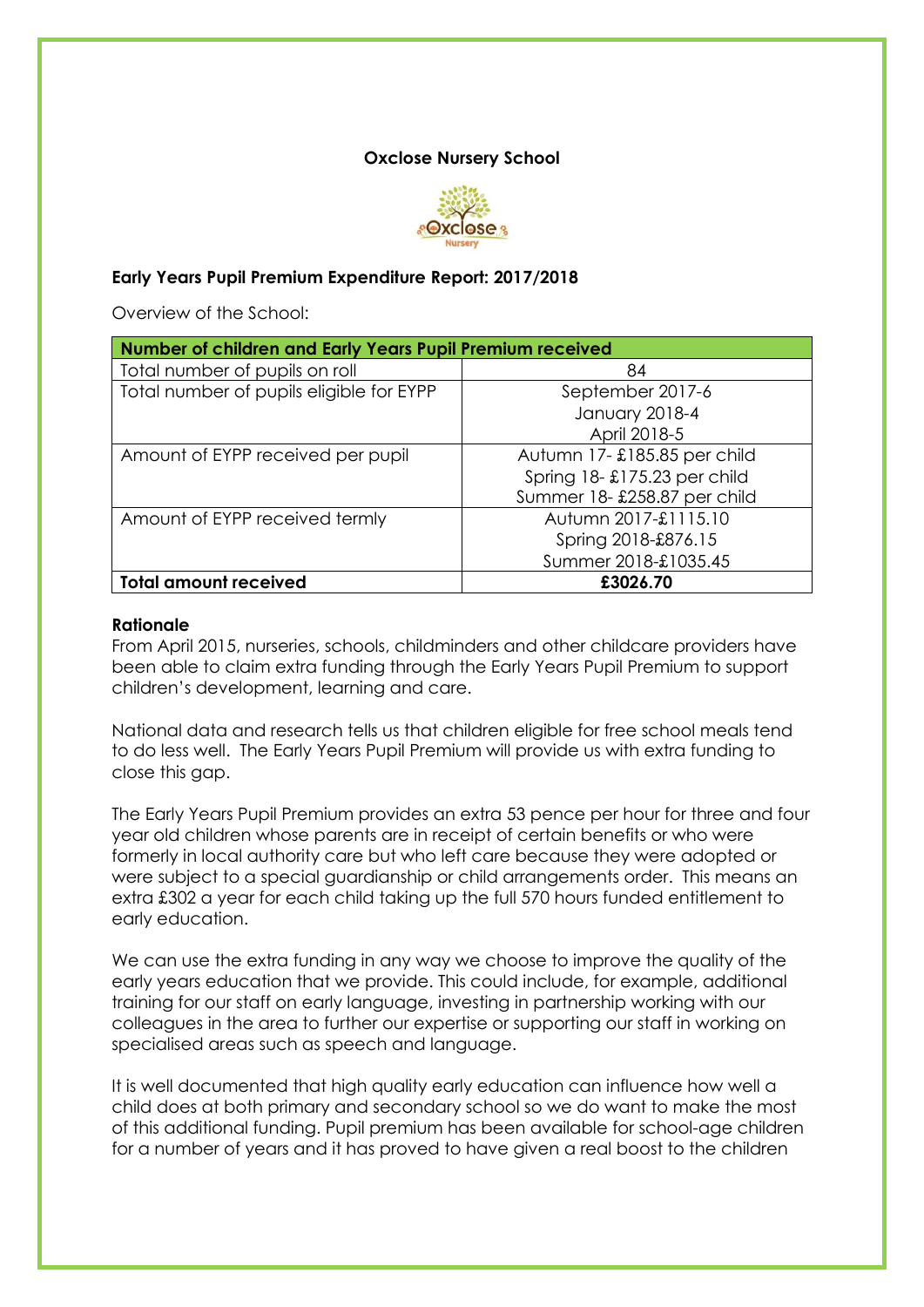receiving the funding. We want to do the same for our early years children entitled to this funding.

# **How are we using the EYPP funding?**

We had between 4 and 6 children in receipt of Pupil Premium during the school year 2017/2018.

## **Cost of interventions from September 2017:**

| <b>Item/Project</b>                                                                                    | Cost                                                                                            | <b>Description</b><br>of activity                                                                                                                           | <b>Predicted</b><br><b>Outcomes</b>                                                                                                                                                   |
|--------------------------------------------------------------------------------------------------------|-------------------------------------------------------------------------------------------------|-------------------------------------------------------------------------------------------------------------------------------------------------------------|---------------------------------------------------------------------------------------------------------------------------------------------------------------------------------------|
|                                                                                                        |                                                                                                 |                                                                                                                                                             |                                                                                                                                                                                       |
| Intervention groups<br>for Pupil Premium<br>children.                                                  | 2 daily intervention<br>groups.<br>£750                                                         | Small group<br>intervention work to<br>play games,<br>encourage turn<br>taking and give<br>children 'time to<br>shine'.                                     | Develop language<br>and communication<br>skills.<br>Have raised self-<br>esteem and<br>wellbeing.<br>Developed turn-<br>taking skills.<br>Improved listening<br>and attention skills. |
| Speech and<br>Language<br>intervention                                                                 | 6 EYPP children, one<br>hour of individual<br>speech and<br>language work per<br>week.<br>£1000 | Support carefully<br>planned to meet<br>individual needs.<br>Focus on speech,<br>listening and<br>attention, turn taking<br>and raised self-<br>esteem.     | Develop language<br>and communication<br>skills.<br>Have raised self-<br>esteem and<br>wellbeing.<br>Developed turn-<br>taking skills.<br>Improved listening<br>and attention skills. |
| Smaller Intervention<br>groups to support<br>Literacy and Maths<br>targets.                            | 1 other intervention<br>group<br>£270                                                           | Smaller groups<br>enabled children to<br>be part of an<br>intervention group<br>aimed at their level.<br>The focus was on<br>literacy and maths<br>targets. | Group times<br>planned to match<br>every child's needs<br>within the group.<br>Improved literacy<br>and maths scores.                                                                 |
| Extra member of<br>staff to provide 1:1<br>support physical<br>needs and promote<br>positive behaviour | 1 hour per week x 12<br>weeks = $£789.70$                                                       | 1:1 support in nursery<br>with an adult.                                                                                                                    | Improved scores in<br>physical<br>development and<br>personal social and<br>emotional<br>development.                                                                                 |
| Provision of lunch<br>club for one child.<br>Provision of weekly<br>gym sessions                       | Daily lunch club for<br>one term.<br>£150<br>Weekly Gym session<br>for one term.                | To support the family<br>in regulating the<br>child's weight and<br>health.                                                                                 | With support mum<br>was able to provide<br>healthy lunches<br>which began to<br>impact positively on<br>his physical health.                                                          |